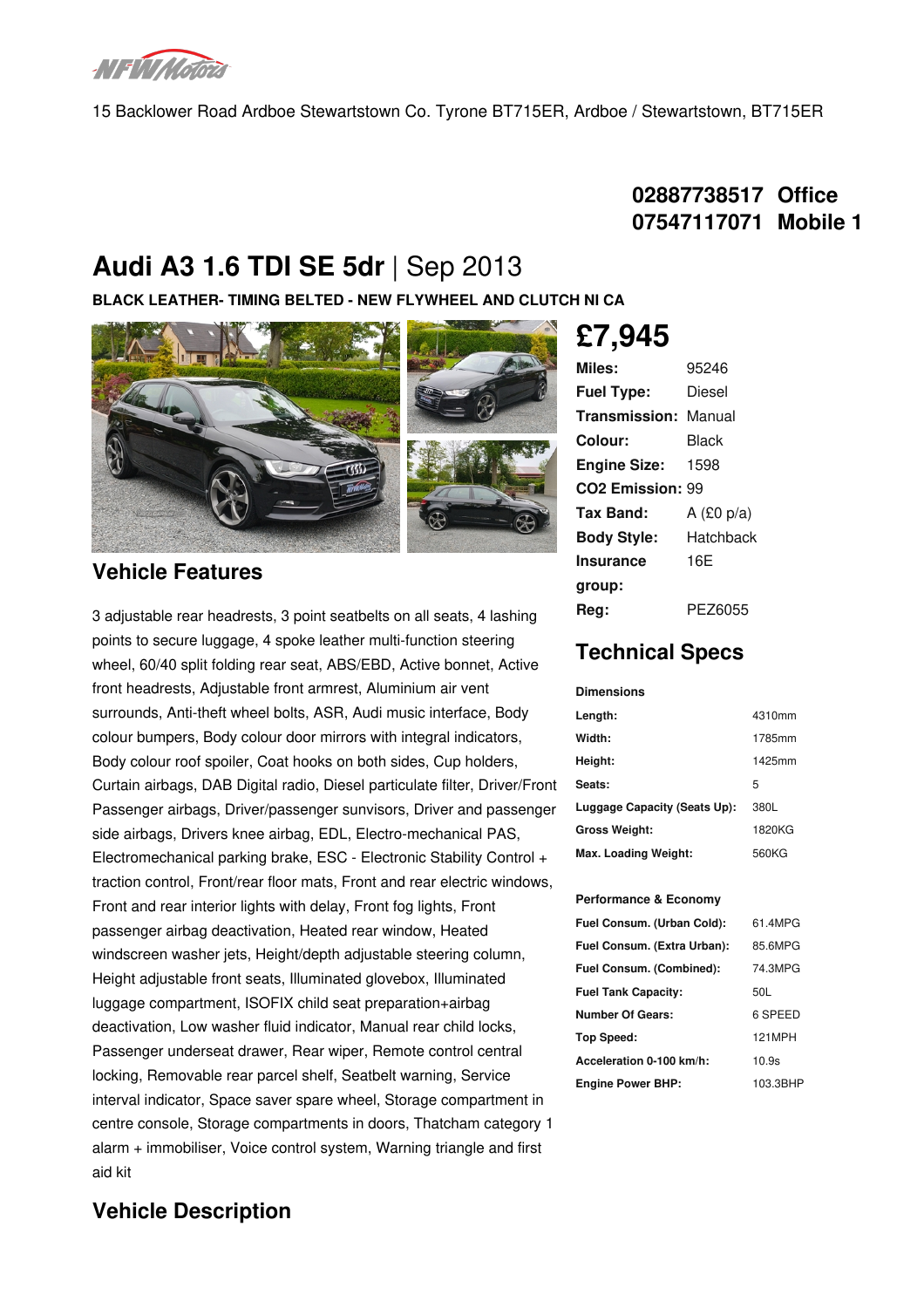#### **2013 AUDI A3 1.6 TDI 3dr**

95,246 Miles with service history

Fully loaded with massive spec including: **BLACK LEATHER HEATED INTERIOR Electric windows / mirrors AIR CON Bluetooth telephone**

NEW 19" ALLOYS SHOWN ARE £895 OPTIONAL EXTRA

### **LOCAL CAR AND SERVICED WITH TIMING BELT KIT AND NEW FLYWHEEL AND CLUTCH**

Stunning looking that has been well looked after and is fully loaded with massive spec. IDEAL LOW INSURANCE AND CHEAP TAX BRACKET

Ask us about Financing your new motor Trade ins considered Warranty supplied

Call NFW Motors today for more info.

Purchase from the comfort of your own home - Call or Wattsapp for more info on tradein, finance and delivery options.

-----------------------------------------------------------------------------------

\* Whilst every effort has been taken to ensure the accuracy of this vehicle's information inaccuracies may occur. Please confirm with the dealership any details which may affect your decision to purchase this vehicle.

Terms and Conditions

Finance available for Retail customers only. Finance available subject to credit acceptance to UK residents aged 18 or over. Guarantees and indemnities may be required. Terms and conditions apply. Please note, after committing to finance the finance company remain the owner of the vehicle during the agreement and they may become entitled to recover the vehicle if you do not keep up your repayments. Offer may be varied, withdrawn or extended at any time. You will have a 14-day statutory right to withdraw from the agreement during a distance sale. We commonly introduce customers to a selected panel of lenders and we typically will receive commission or other benefits for introducing you to such lenders. This introduction does not amount